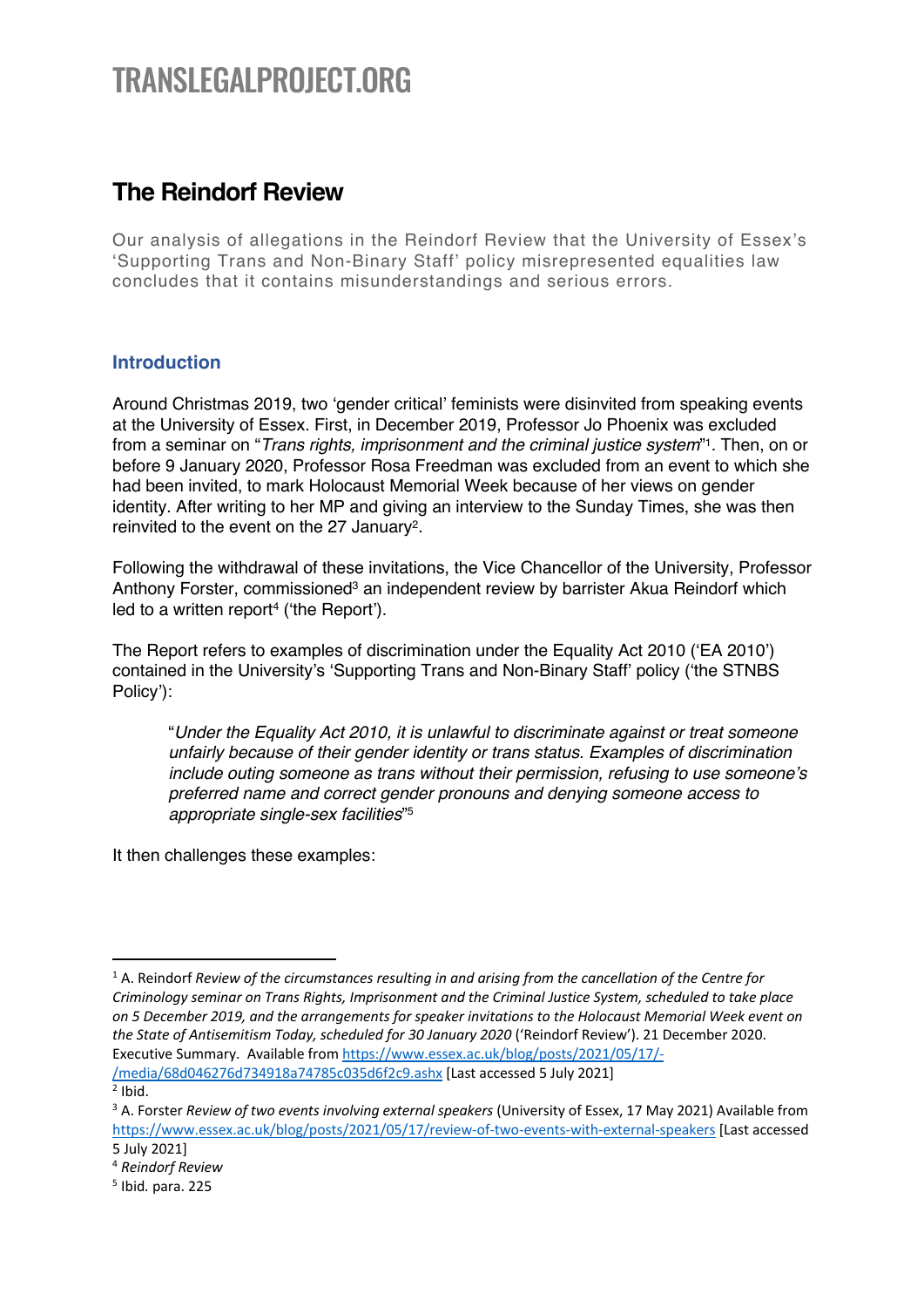"*This does not accurately state the law* […] *it cannot be said that the examples given would invariably amount to unlawful discrimination (or, in some cases more accurately, harassment)"6.*

The Report also notes an almost identical example of harassment in the University's 'Harassment and Bullying Zero Tolerance' policy ('the HBZT policy') which states that conduct amounting to harassment includes:

"*denying a trans person or people access to the appropriate single sex facilities such as toilets or changing rooms*"7

and refers to the criticism of the example in the STNBS Policy.

The Report later notes:

"*It is worth noting that the examples of harassment in* [the STNBS Policy] *might lend credence to the idea that* [letters to the Guardian and Sunday Times signed by Prof Phoenix] *could amount to or lead to unlawful harassment* [presumably of trans and non-binary people at the University]*. This policy is founded on an erroneous understanding of the law (see §§225–226 above). The policy is reviewed annually by Stonewall, and its incorrect summary of the law does not appear to have been picked up by them. In my view the policy states the law as Stonewall would prefer it to be, rather than the law as it is. To that extent the policy is misleading"8*

#### and recommends:

"*The University should give careful and thorough consideration to the relative benefits and disbenefits of its relationship with Stonewall, bearing in mind the issues raised in this report. In particular, it should consider that this relationship appears to have given University members the impression that gender critical academics can legitimately be excluded from the institution* […] *If the University considers it appropriate to continue its relationship with Stonewall, it should devise a strategy for countering the drawbacks and potential illegalities described above*"9

The Report appears to be making the following argument:

- 1. The STNBS policy contains an incorrect summary of the law.
- 2. Stonewall are responsible for the incorrect summary of the law as they reviewed the STNBS Policy and the STNBS Policy is consistent with Stonewall's objectives.
- 3. The STNBS Policy has given credence to the incorrect idea that writing letters to newspapers can amount to unlawful harassment.
- 4. As a result of the STNBS Policy, members of the University felt it was lawful to exclude Professors Phoenix and Freedman.
- 5. Going forward the University should carefully consider its relationship with Stonewall.

 $6$  Ibid. para. 226

 $<sup>7</sup>$  Ibid. para. 230</sup>

<sup>8</sup> *Reindorf Review p*ara. 243.11

<sup>9</sup> *Reindorf Review* Recommendation 28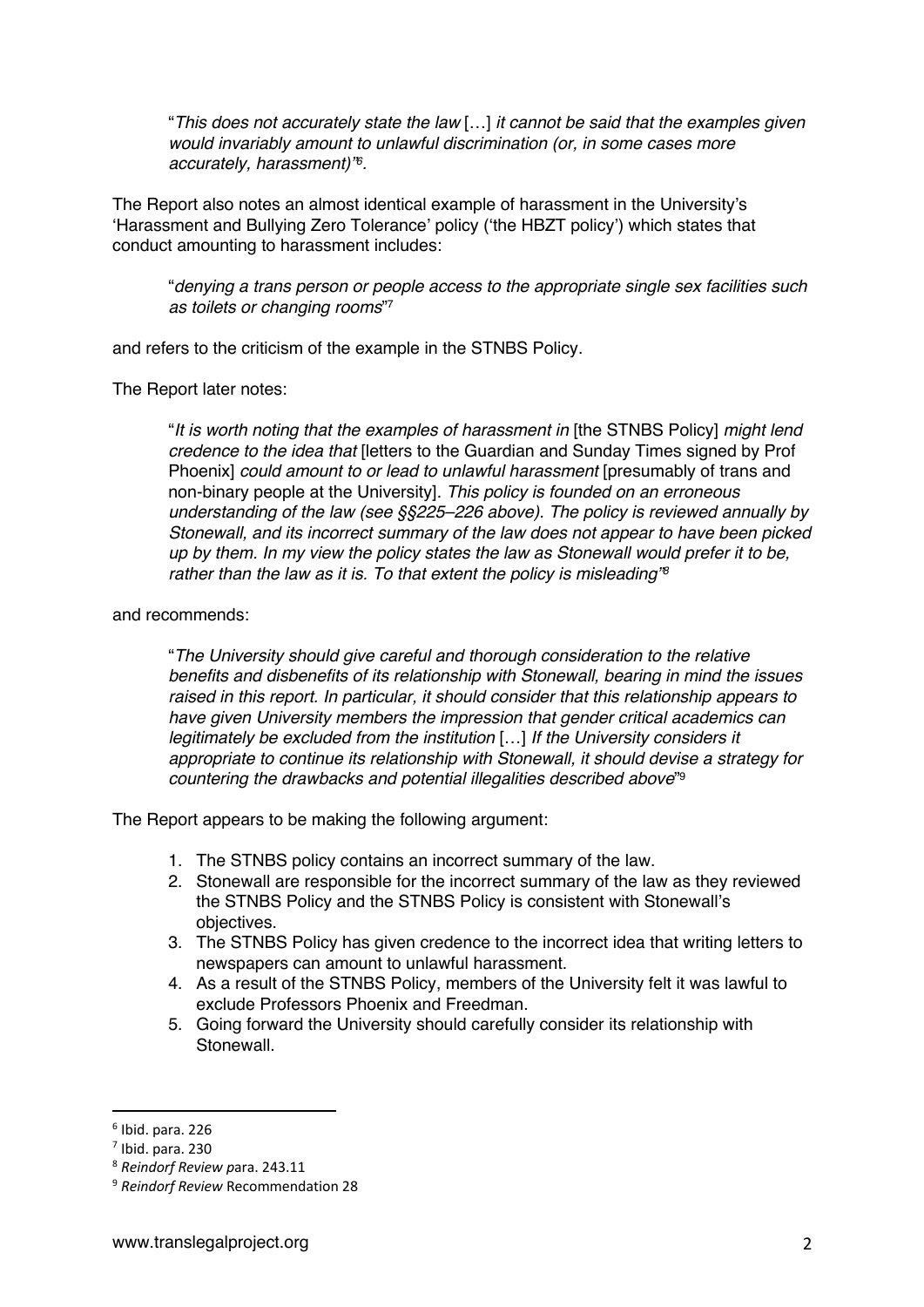The publicly available Report (on which our conclusions here are inevitably based) is heavily and unhelpfully redacted and it is possible that the redaction has distorted the argument made in the report. If this is the case, then the University should seek to minimize the redactions so the report can be understood correctly by the wider public.

However, Stonewall has firmly denied it had anything to do with the decision to exclude the two academics stating:

"*A recent report on free speech at University of Essex referenced Stonewall's membership of the Diversity Champions programme, suggesting that our advice on the Equality Act was incorrect, and recommended that University of Essex review their membership of the Diversity Champions programme. These claims have no basis. Stonewall staff had no involvement at all in the decision that was reviewed by the report."10*

Nonetheless, the allegation that Stonewall has given bad legal advice to the University of Essex caused a media storm<sup>11</sup>. In this article we examine the allegations in the Report that the STNBS Policy fails to accurately reflect the law and that this led to the exclusion of the two gender critical academics.

# **Stonewall**

Stonewall is an LGBT rights advocacy organisation, not a law firm. As far as we know, it does not purport to offer 'legal advice' as opposed to general information about the law. We would expect the University's Human Resource professionals to have drafted the policy and that the University would have taken legal advice *specific to its own circumstances* from either internal counsel or from an outside firm of practising lawyers.

Not all the correspondence between Stonewall and the University of Essex is in the public domain, but feedback provided by Stonewall on the STNBS Policy as part of their 'Diversity Champion Program' is available.

Stonewall stated:

"*Your transitioning at work policies, however are excellent and have been noted as best practice. They are accessible, contain excellent information, including a range of often overlooked considerations and give clear instruction for the individual transitioning, their managers, HR and colleagues. Furthermore, the fact that they* 

<sup>11</sup> See for example N. Woolcock *Stonewall 'gave bad advice' to university in free speech row* (The Times, 20 May 2021) available from https://www.thetimes.co.uk/article/stonewall-gave-bad-advice-to-university-infree-speech-row-z6b27jdkh [Last accessed 5 July 2021], S. Sodha *The Observer view on the right to free expression: Observer editorial* (The Observer, 27 June 2021) available from

https://www.theguardian.com/commentisfree/2021/jun/27/the-observer-view-on-the-right-to-freeexpression [Last accessed 5 July 2021] and D Penna *Equalities watchdog pulls out of Stonewall diversity scheme amid row over transgender activism* (Telegraph, 23 May 2021)

<sup>10</sup> Stonewall *Stonewall statement on the Diversity Champions programme* (Stonewall, 24 May 2021) Available from https://www.stonewall.org.uk/about-us/stonewall-statement-diversity-champions-programme [Last accessed 5 July 2021]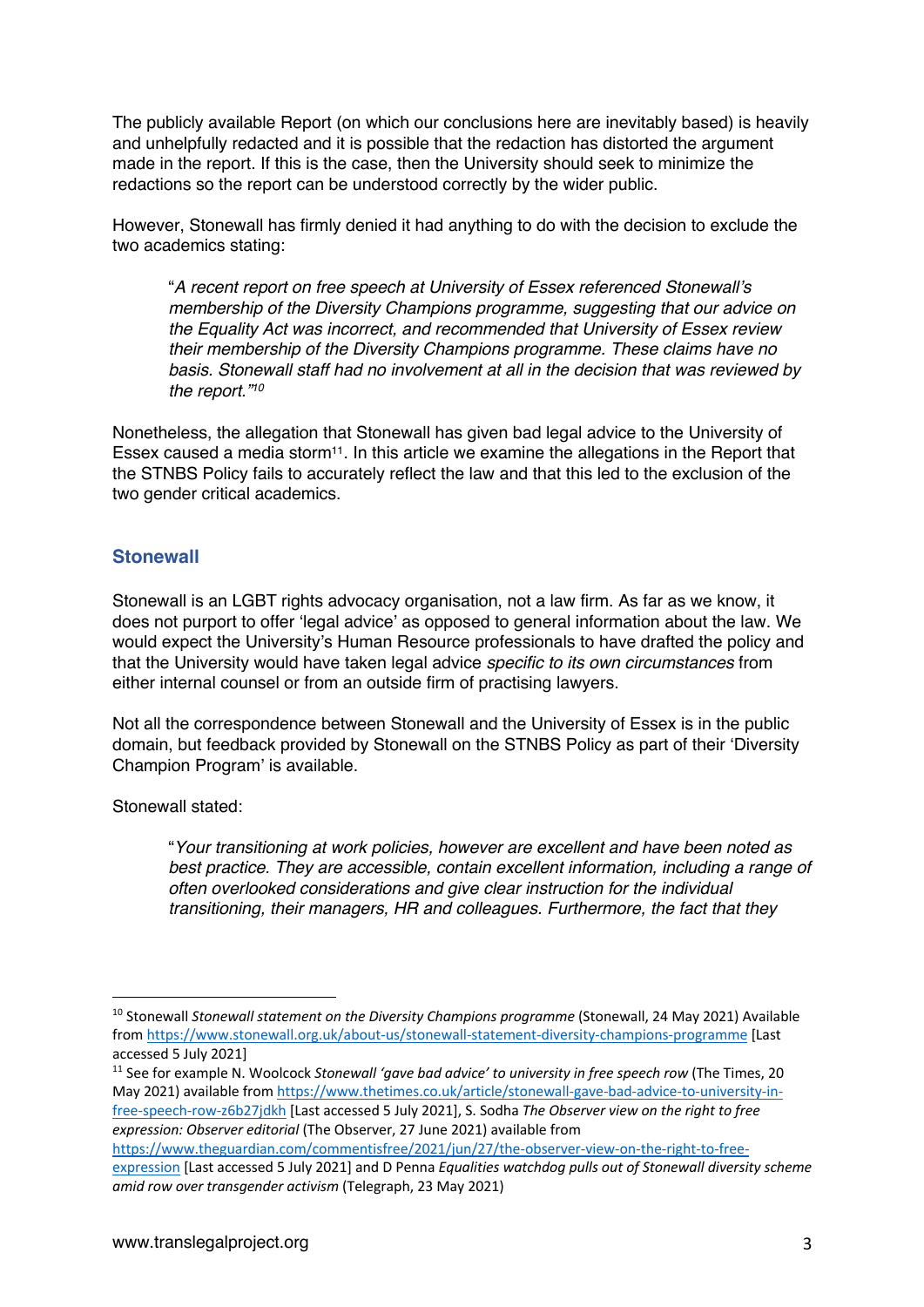*have been devised with trans individuals on staff, student reps, and trans community groups means that it is well considered and appropriate to your context. Well done!*"12

Major allegations made in the Report are that the STNBS Policy contained an incorrect summary of the law and also that it was unlawful. It was not. However, before even exploring this question, it is important to point out, perhaps counterintuitively, that, a policy can be unlawful, *but still represent best practice*. This is because a policy that represents best practice is consistent with a professional consensus that this is the best way for organisations to achieve certain goals. Nonetheless, there might be legal or factual factors *specific to an organisation* that means that the accepted consensus approach is unlawful and that an idiosyncratic approach has to be taken.

A policy can contain an incorrect summary of the law, but *still* represent best practice for the following reasons:

- 1. The summary of the law might be just for information purposes and hence not affect the operation of the policy.
- 2. Even if the incorrect summary of the law is part of the operation of the policy, provided the policy *exceeds* the legal requirements it could still be best practice.

As a result, determining if a policy represents best practice is different to providing legal advice on the lawfulness of a policy for a specific organisation or determining if the policy contains an incorrect summary of the law.

It seems clear that Stonewall reviewed the STNBS Policy to see if it represented best practice, not to see if it contained an accurate summary of the law; in Stonewall's opinion the policy represented best practice.

# **Akua Reindorf**

Ms Reindorf is not a judge or a QC. She is a barrister specialising, to our knowledge, in employment and discrimination law13. However, *gender reassignment* discrimination is a specialised subfield of discrimination law. If she has specialist knowledge *of gender reassignment* discrimination then we might expect this experience to appear on her publicly available CV14. It does not. Indeed, Ms Reindorf appears to acknowledge her limitations in this area as she writes in the Report that "*The* [STNBS Policy] *should be reviewed by a specialist lawyer and if necessary amended to ensure that it offers adequate protection and is lawful.*"15

For this reason alone, it is unwise to conclude that the STNBS Policy is unlawful based purely on Ms Reindorf's opinion. However, further examination of her conclusions leads to deeper difficulties with her analysis.

https://www.whatdotheyknow.com/request/726751/response/1740465/attach/4/Doc%204.WEI%202020%20 Written%20Feedback%20Report%20UoE.pdf?cookie\_passthrough=1 [Last accessed 5 July 2021]

<sup>12</sup> Stonewall *Workplace Equality Index 2020: University of Essex* Available from

<sup>13</sup> See https://www.cloisters.com/barristers/akua-reindorf/?pdf=4086 [Last accessed 5 July 2021]

 $14$  Ihid.

<sup>15</sup> *Reindorf Review* Recommendation 20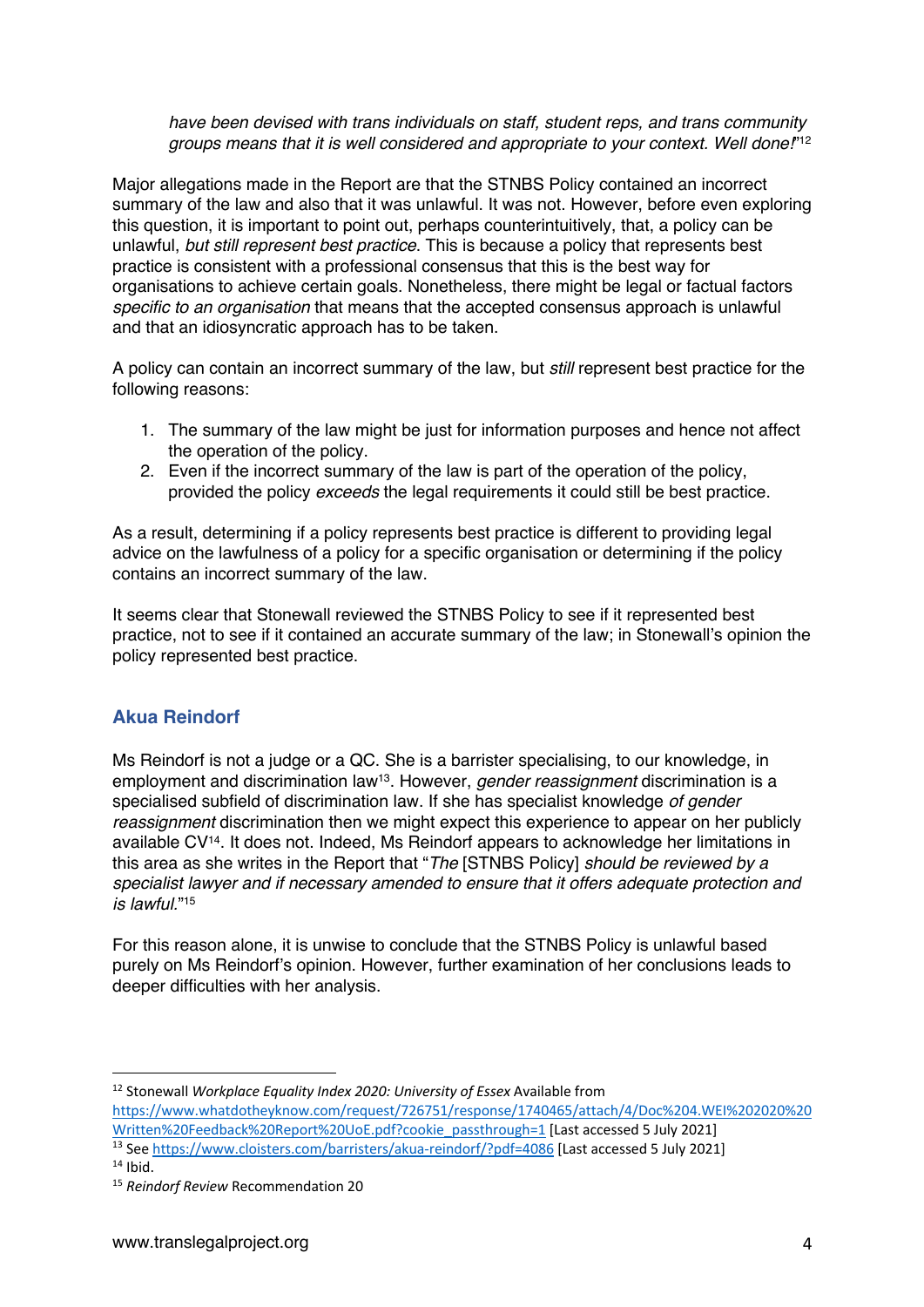# **The STNBS Policy**

The Report takes the following quote from the STNBS Policy

"*Under the Equality Act 2010, it is unlawful to discriminate against or treat someone unfairly because of their gender identity or trans status. Examples of discrimination include outing someone as trans without their permission, refusing to use someone's preferred name and correct gender pronouns and denying someone access to appropriate single-sex facilities."16*

It then makes a number of allegations that this part of the STNBS Policy does not accurately state the law.

#### Failure to refer use the term *gender reassignment*

The Report states

"*This does not accurately state the law, since "gender identity or trans status" are not protected characteristics under the Equality Act 2010; rather, the protected characteristic is gender reassignment […]"17.*

Given both the practical purpose of and the lay audience for the STNBS Policy, using the terms "*trans status*" and "*gender identity*" in a summary of law instead of *gender reassignment* is understandable. *Gender reassignment* is a legal term of art. A lay person might easily think that *gender reassignment* covers just those people who have undergone surgery, but in fact the term goes far wider. It covers those who have not transitioned but propose to do so<sup>18</sup>, those who are not undergoing a medically supervised transition<sup>19</sup> and those who are changing only non-physiological attributes of sex<sup>20</sup>. Anyone who is *perceived* to have the characteristic of *gender reassignment* is also protected<sup>21</sup>.

The term was recently expanded by the Employment Tribunal to cover those who are nonbinary<sup>22</sup> and it is possible that it might be expanded further in the future. Despite the objection to their usage, the Report provides no evidence nor makes any allegations that use of the terms "*trans status*" and "*gender identity*" in the policy caused any confusion as to the scope of who is protected under the Equality Act 2010.

#### Examples given would not always be unlawful discrimination

The Report states that the examples given in the STNBS Policy of discrimination towards trans people

1. would not "*invariably amount to unlawful discrimination*",

 $16$  Ibid. para 225

 $17$  Ibid. para 226

<sup>18</sup> Equality Act 2010 ('EA 2010') s. 7(1)

 $19$  Ibid.

 $20$  Ibid.

<sup>21</sup> Note the broad language in EA 2010 s. 13(1) and see the Court of Appeal case *Chief Constable of Norfolk v Coffey* [2019] EWCA Civ 1061

<sup>22</sup> Taylor v Jaguar Land Rover (ET case no. 1304471/2018)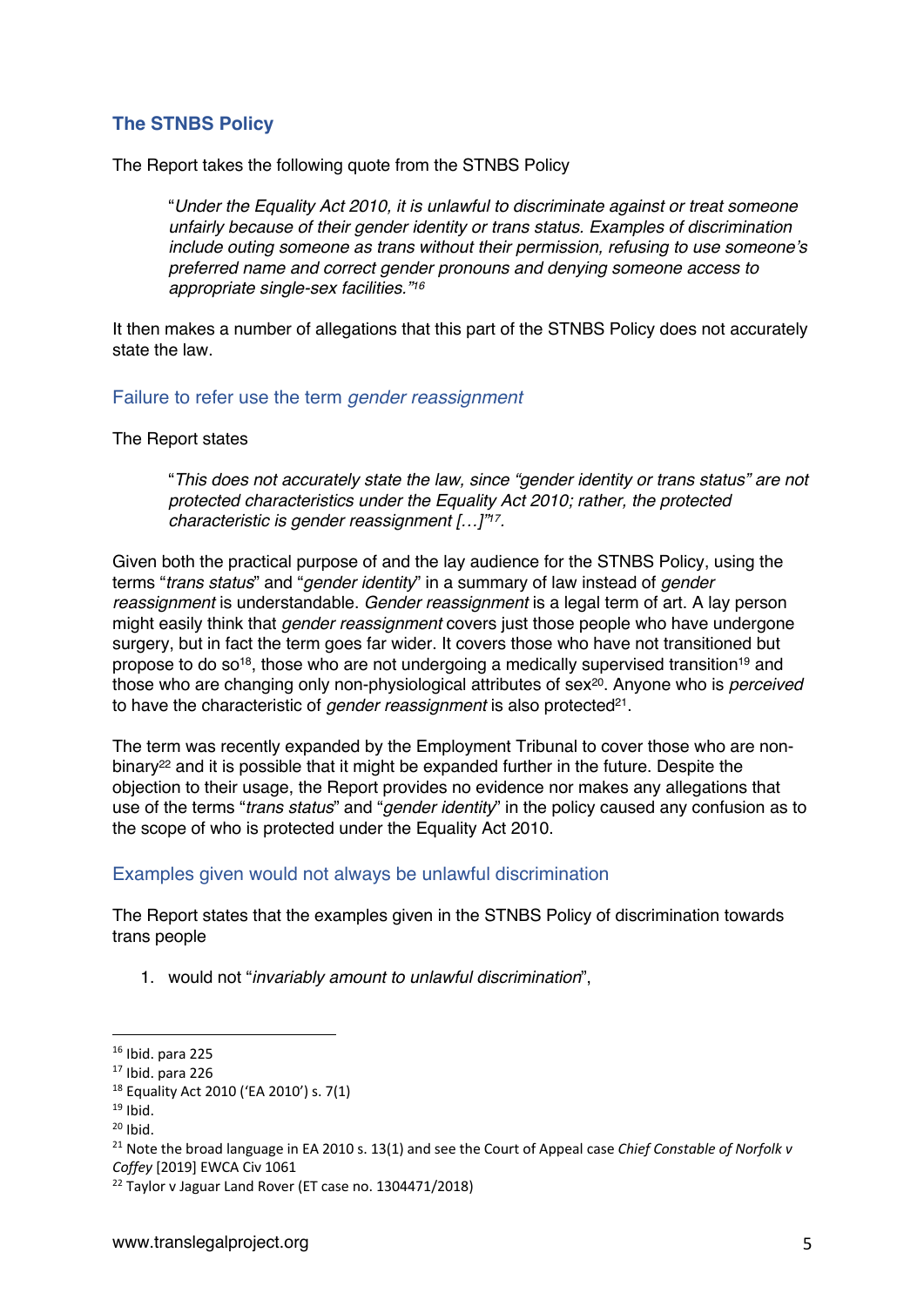- 2. notes that "*denying someone access to appropriate single-sex facilities is a contested issue*"; and
- 3. notes that the EA 2010 contains "*sex-based exceptions relating to this (see §187 above)*".

The Report has chosen an interpretation of "*appropriate single-sex facilities*" that seems to be the single-sex facilities that match a trans person's gender identity. However, the choice of wording used is the policy is significant. It could have said "*single-sex facilities that match their gender identity*" or "*single-sex facilities that match their presentation"*.

In the Court of Appeal case of *Croft v Royal Mail23,* it was held that a trans person has the right to use the toilet that matches the gender in which they present once they have made sufficient progress in their transition; when this occurs is to be determined on a case-by-case basis. A trans person can of course, with the consent of their employers, use the facilities that match their lived gender prior to the right arising. But once the right has arisen, it is unlawful discrimination to continue to deny a trans person access to these facilities.

The expression "*appropriate single-sex facilities*" could mean the facilities *appropriate* to the point reached in the person's transition. If this is the case, then the policy is correct in stating that denying access to these facilities would be *unlawful* discrimination.

Further, a handful of 'gender critical' legal academics and professionals may consider trans people's access to single-sex facilities in the course of their employment 'a contested issue' but it is not. The matter was settled by *Croft24* nearly 20 years ago.

Referring to the "*single-sex exceptions*" in the EA 2010 is particularly misleading. From the context of the policy, facilities refer to toilets, showers and changing rooms. However, *none* of the EA 2010 exceptions referenced in para. 187 of the Report allow trans people to be excluded from these facilities in the course of their employment. The Report might mistakenly be referring to the single and separate *service* exception in para. 28 sched. 3 EA 2010, but this exception only applies to *services to the public* and *services provided in the course of executing a public function*. In our opinion, this indicates either a lack of specialised knowledge or a lack of care by the author of the Report.

# The STNBS Policy potentially breaches health and safety legislation

The Report states

"*Later in the policy it is said that the University "will not tolerate staff being questioned inappropriately about the facility they choose or being denied access to that facility". This is a problematic provision. Insofar as its effect is that single sex facilities may be used by whoever chooses to use them in accordance with their gender identity rather than their sex, it is a potential breach of health and safety legislation, which requires employers to provide toilets and changing rooms either on a single-sex basis or in individual lockable rooms*"25

<sup>&</sup>lt;sup>23</sup> Croft v Royal Mail [2003] EWCA Civ 1045

 $24$  Ibid.

<sup>25</sup> *Reindorf Review* para. 226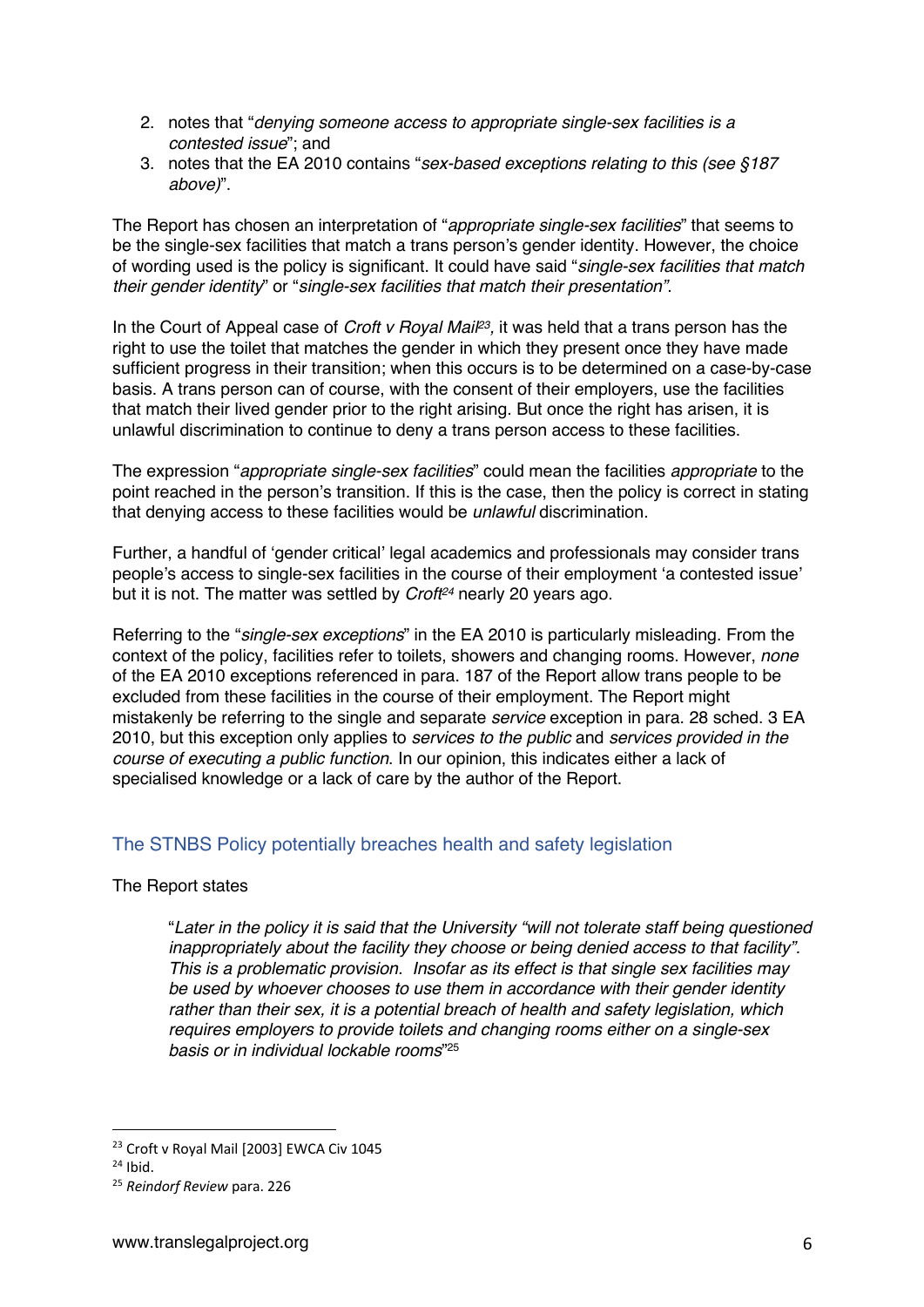Suggesting a potential breach of health and safety legislation is a very serious allegation as it indicates potential criminal liability. No factual or legal analysis is offered to back this up.

The STNBS Policy prohibits "*staff being questioned inappropriately about the facility they choose or being denied access to that facility*". It thus indicates that *appropriate* questioning of staff is permitted, by implication allowing the denial of access if necessary; the policy does not allow the free-for-all approach the Report suggests.

We have extensively analysed<sup>26</sup> the legal situation regarding the health and safety regulations and include a summary below.

In terms of toilets, the legal authorities are consistent with the notion that allowing trans people to use the toilets that match their presentation does not breach the regulations.

The regulations only cover changing rooms where "*the person has to wear special clothing for the purpose of work*" (Regulation 24(1)(a) The Workplace (Health, Safety and Welfare) Regulations 1992). They do not cover changing rooms provided as employee perks, for example for cyclists or attached to gyms. Even where a changing room is required under the regulations, the duty to provide "*separate facilities for, or separate use by, men and women*" only applies "*where necessary for the reasons of propriety*". Even if a court were to interpret this based on the birth certificates of trans people, which is unlikely as the jurisprudence of the CJEU applies, an employer can meet its obligation by ensuring "*propriety*".

There is a broad obligation not to discriminate against transgender people under the EA 201027. Notwithstanding the arguments given above, to the extent that there is a potential breach of the health and safety legislation, a well-advised firm would seek to avoid it through physical measures to ensure propriety rather than risk breaching the EA 2010.

The Report provides no factual analysis to see if the University provides changing facilities under the regulations nor any to see if propriety is ensured either through physical design (e.g. cubicles) and/or policies (e.g. a changing room etiquette policy).

Allowing transgender staff to use the facilities appropriate to the gender in which they present has been best practice for a number of years. The Government and Equalities Office guidance, 'The recruitment and retention of transgender staff: Guidance for employers' has stated for at least the last six years that "*a trans person should be free to select the facilities appropriate to the gender in which they present*"28.

In summary, the STNBS Policy does not allow inappropriate use of facilities and the Report does not offer any factual analysis to determine if any potential breach of the regulations is possible. The Report's suggestion that possible criminal offences might be being committed is irresponsible scaremongering.

<sup>26</sup> Trans Legal Project *Should employers discriminate against trans people in the workplace?* (Trans Legal Project, 5 June 2021) Available here https://www.translegalproject.org/workplacediscrimination05-06-21 [Lase accessed 2 July 2021]

<sup>27</sup> See for example *Taylor v Jaguar Land Rover*

<sup>28</sup> Government Equalities Office *The recruitment and retention of transgender staff: guidance for employers (Government Equalities Office, Nov 2015)* page 14. Available from

https://assets.publishing.service.gov.uk/government/uploads/system/uploads/attachment\_data/file/484855/ The recruitment and retention of transgender staff- guidance for employers.pdf [Last accessed 4 June 2021]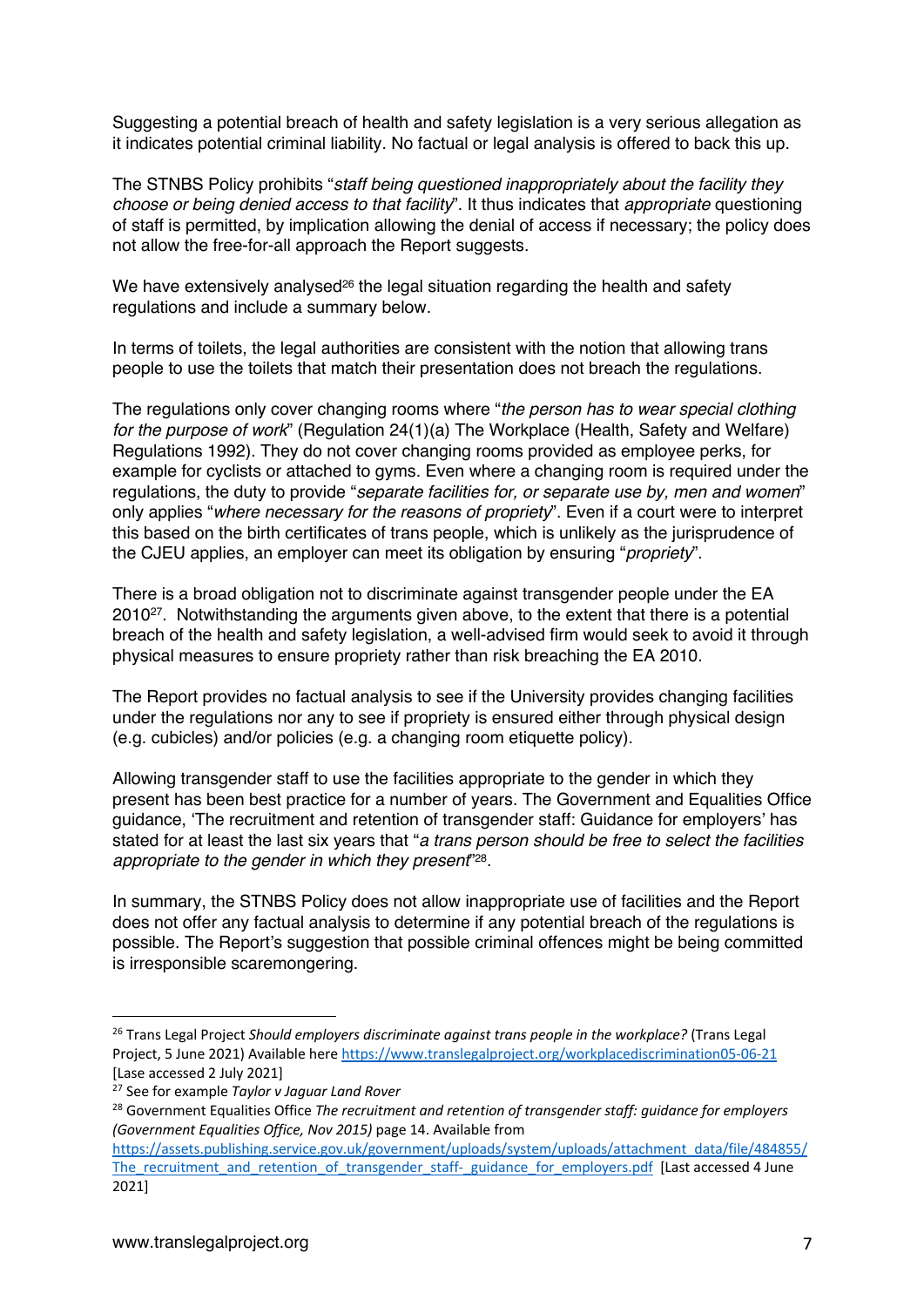# **Suggested links between the STNBS Policy and the exclusion of the academics**

The Report suggests that the examples of harassment in the STNBS Policy "*might lend*  credence<sup>"29</sup> to the erroneous idea that the letters that were written to national newspapers<sup>30</sup> could amount to or lead to unlawful harassment. However, the Report presents no evidence that this actually happened. As we have explained above, we believe the examples represent the law correctly. Even if the examples misrepresented the law for the reasons given in the Report, no evidence is presented that this led to the erroneous idea. All the examples in the STNBS Policy concerned potential actions taken *directly* against trans and non-binary members of the University's staff; this is entirely different from writing to a national newspaper.

Furthermore, the Report indicates that the STNBS Policy was somehow uniquely influential in the decision to disinvite the two academics. This forms part of Ms Reindorf's point of view that Stonewall was somehow culpable in this action. However, she admits the HBZT Policy contains an almost identical example of harassment. Clearly Stonewall had nothing to do with the HBZT Policy, yet the Report does not make it clear why the STNBS Policy is the unique inspiration for the actions taken against the two academics. It is difficult to conclude that this was not due to bias in Ms Reindorf's approach and analysis.

# **Policy changes following the Reindorf Review**

No change to the HBZT Policy has been made and the version dated July 2020, which was considered in the Report is still current<sup>31</sup>.

The University has now updated its STNBS Policy<sup>32</sup>, as of April 2021. The policy is largely the same, but it no longer refers to "*gender identity*" or "*trans status*", instead referring to the protected characteristic of *gender reassignment*. It also provides an explanation of what this means.

"*Under the Equality Act 2010, it is unlawful to discriminate against or treat someone unfairly because of the protected characteristic 'gender reassignment', defined as 'where person has proposed, started or completed the process to change his or her sex'. Individuals do not have to be under medical supervision to be protected by the law. The University's policies go beyond the requirements of legislation and protect a broader group of people than those covered by the term 'gender reassignment'. Our policies cover all trans people, including those with non-binary gender identities.*"33

<sup>29</sup> *Reindorf Review* para. 243.11

<sup>30</sup> See for example K Stock etal. *Letters: Academics are being harassed over their research into transgender issues* (Guardian, 16 October 2018) Available from

https://www.theguardian.com/society/2018/oct/16/academics-are-being-harassed-over-their-research-intotransgender-issues [Last accessed 5 July 2021]

<sup>31</sup> University of Essex. *Harassment and Bullying: Our Zero Tolerance Approach* (University of Essex, July 2020) Available from https://www.essex.ac.uk/-/media/documents/directories/equality-and-diversity/zerotolerance.pdf [Last accessed 2 July 2021]

<sup>32</sup> University of Essex. *Supporting Trans and Non-Binary Staff* (University of Essex, April 2021) Available from https://www.essex.ac.uk/-/media/documents/directories/human-resources/supporting-trans-non-binarystaff.pdf [Last accessed 2 July 2021]

<sup>33</sup> Ibid. Page 3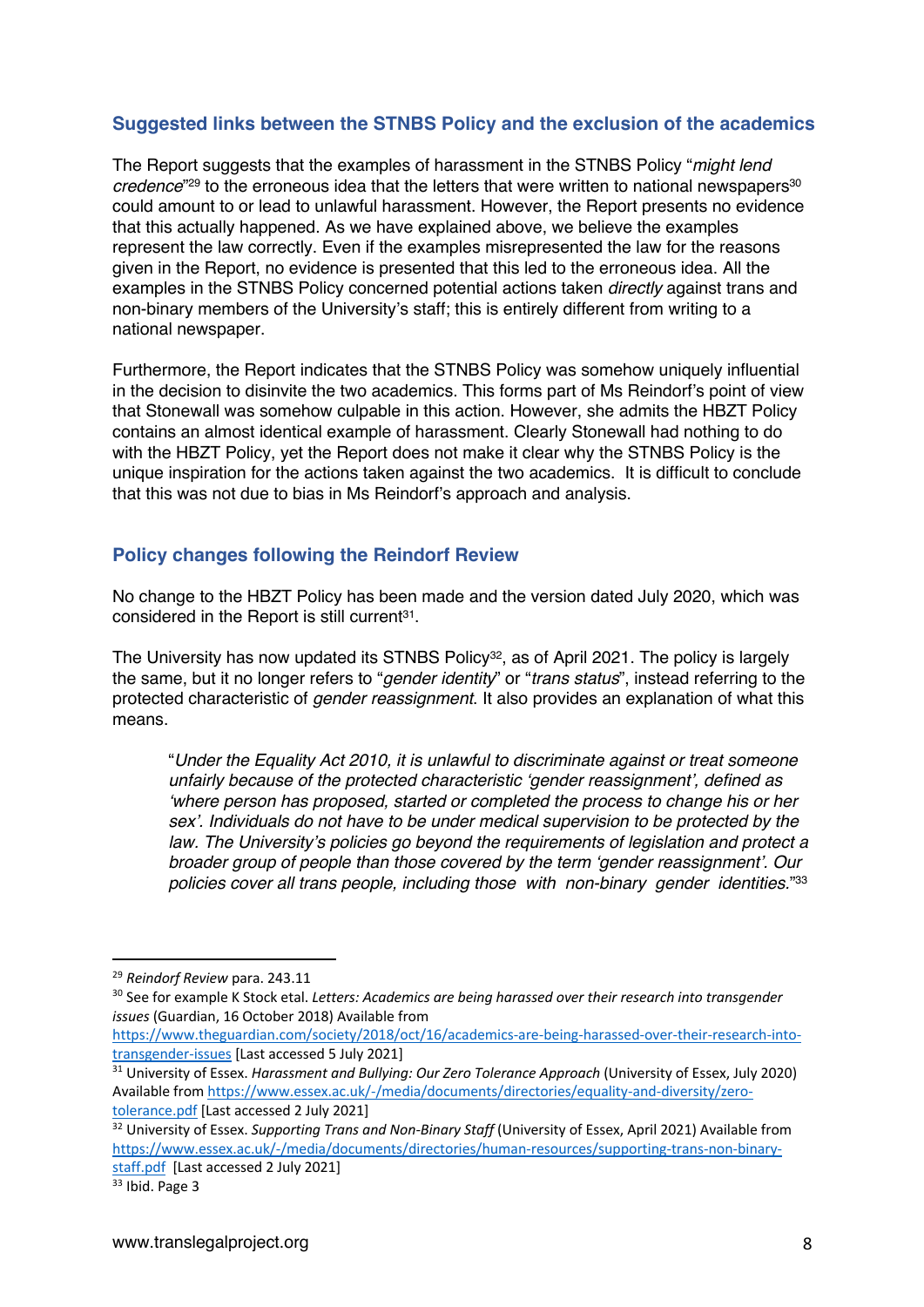The policy continues to state

"*Examples of discrimination include outing someone as trans without their permission, refusing to use someone's preferred name and correct gender pronouns and denying someone access to appropriate single-sex facilities"34*

and also

"*The University will not tolerate staff being questioned inappropriately about the facility they choose or being denied access to that facility*."35

Given the date of the review and the change from *gender identity or trans status* to gender reassignment, the revision was clearly made in response to the Reindorf Review and would very likely have involved specialist legal advice. The only change that appears to have been made to the policy is changing *gender identity or trans status* to *gender reassignment* and the provision of an explanation of what *gender reassignment* means. In our opinion, the operational effect of the STNBS Policy is unchanged.

# **Conclusion**

The Report makes no allegation that Stonewall was directly involved in the decision to exclude the two academics and indeed Stonewall has denied it had anything to do with it. Yet the report seems to follow a process of tortuous conflation to pin the blame on Stonewall for this decision. It does this by alleging that the examples in the STNBS Policy were contrary to the law, that Stonewall had some responsibility for this and that this is some way led to the decision to exclude the two academics. Our analysis shows no unlawfulness in the examples in the policy or indeed the policy itself and the latest version of the policy created after the report remains the same in every material sense.

For at least the last couple of years 'gender critical' feminists have campaigned to 'get Stonewall out of universities'<sup>36</sup>. Based on the analysis set out in this article, in our opinion, the Report, with its paucity of evidence, unfairly blames Stonewall for the exclusion of the two academics and even tries to convince the University to sever its ties to Stonewall. The University has declined to do so<sup>37</sup> and as of March 2021 intends to continue its membership of the Stonewall Diversity Champions scheme38. We congratulate the University of Essex on its continuing commitment to trans and non-binary people and for recently apologising "*for anyone having been made to feel unsafe as a result of the Review*"39.

<sup>38</sup> C Chatfield *Letter to S Dixon dated 8 March 2021* (University of Essex, 8 March 2021) Available from https://www.whatdotheyknow.com/request/information\_about\_your\_dealings\_527#incoming-1740465

<sup>&</sup>lt;sup>34</sup> Ibid. Page 10

 $35$  Ibid. Page 6

<sup>36</sup> E Somerville and S Griffiths *Stonewall is using its power to stifle trans debate, say top academics* (The Sunday Times, 16 June 2019) Available from https://www.thetimes.co.uk/article/stonewall-is-using-its-power-to-stifletrans-debate-say-top-academics-dtswlcl0n [Last accessed 3 July 2021]

<sup>37</sup> University of *Essex Actions that will be taken in response to the recommendations contained in the Reindorf Report* (University of Essex, 17 May 2021) Available from https://www.essex.ac.uk/blog/posts/2021/05/17/- /media/0f8aee312785417e95b2d559202bdc7a.ashx [Last accessed 7 July 2021]

<sup>39</sup> A Forster *Our commitment to our trans and non-binary staff and students* (University of Essex, 2 July 2021) Available from https://www.essex.ac.uk/blog/staff/posts/2021/07/02/our-commitment-to-our-trans-and-nonbinary-community [Last accessed 5 July 2021]